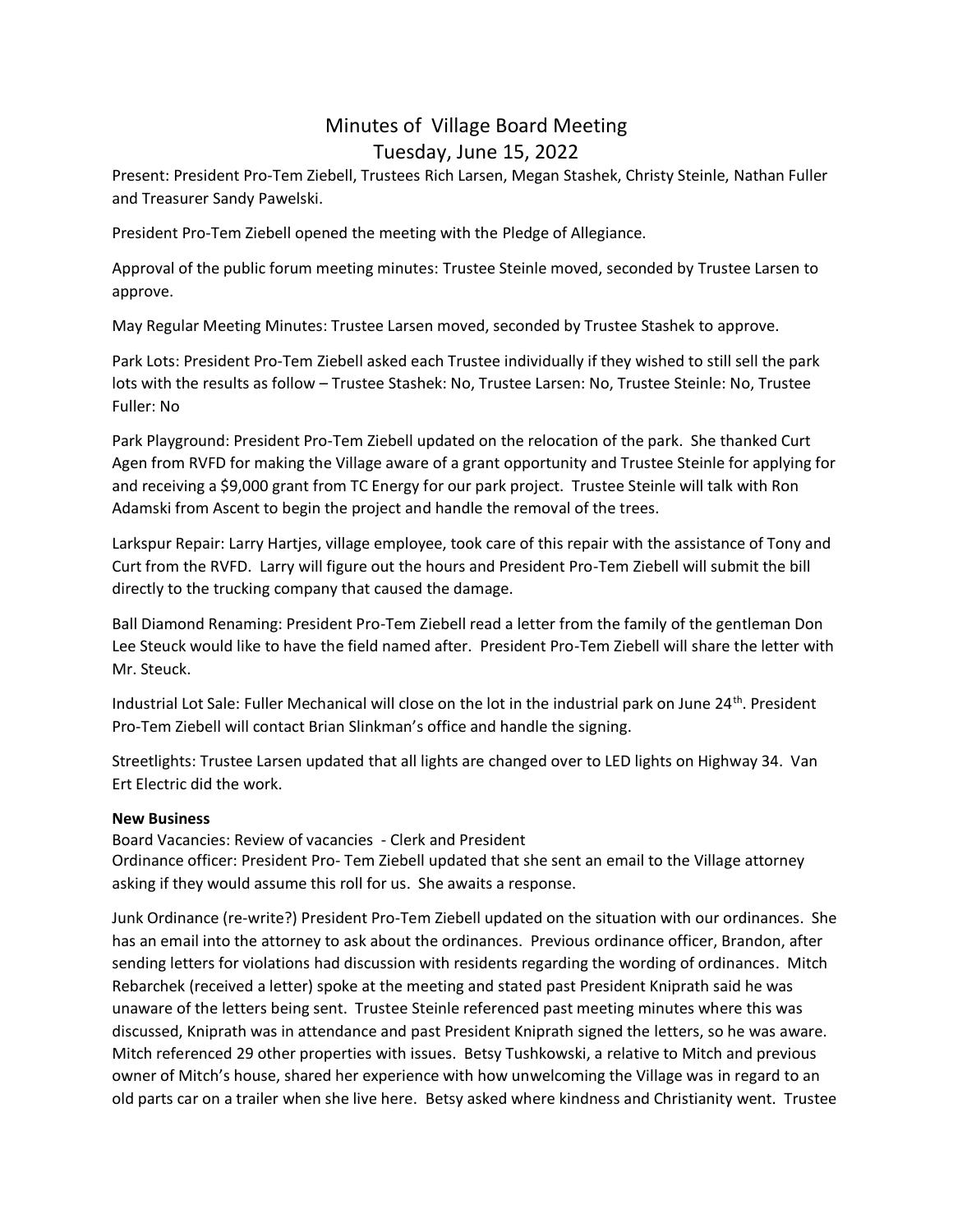Stashek clarified that Christianity and following rules are 2 separate things. Mitch asked who was keeping track of complaints and wanted to be told who called him in for pulling a stump down the street and leaving a trail of dirt. Trustee Larsen went to talk to him about the mess and clean-up and swearing ensued. Trustee Larsen plead the  $5<sup>th</sup>$  regarding who called the complaint in. Ashley Webb asked where ordinances can be found. Discussion of how the ordinance book states they cannot be scanned in and posted, our attorney said they could, it is a matter of finding someone to scan and post the huge book of ordinances. Trustee Stashek said she would do it. Ashley Webb said she was cited for her fence and it has since been taken down. John Van Asten spoke and said that the Board did not write the ordinances we are just asked to uphold them. Trustee Larsen asked that people consider the perception of a village. He would like to see the Village grow and that first impressions count rather than seeing discarded counter tops outside of home being remodeled. Roseanne Dorshorst spoke of the open Board opportunities. The audience was informed that they could contact a Board member if they were interested in being involved. President Pro-Tem Ziebell thanked all for the input

Government and Administrative Ordinance: The need to post Village agendas in certain spots was discussed Trustee Steinle made a motion to post at the Village kiosk on Main Street, Village Hall, Village Website and R Store location. Trustee Larsen seconded the motion.

Ordinance Rewrite: Ordinance 2-2-8 Salary increases for board President and Clerk were never recorded. Ordinance 2-3-3 Village clerk position from an elected position to an appointed position, Ordinance 2-3- 5 Village Treasurer position from an elected position to an appointed position, and Ordinance 2-3-7 Constable position shall be appointed now changes to Ordinance Enforcement Officer. The pay for this position was \$100/quarter per year and increased in March to \$175/quarter based on qualifications.

USIC: President Pro-Tem Ziebell was able to reach someone regarding the large locating bills – 53 charges for the same located service location. She was informed that the first 15 minutes is what we are charge for and if it takes longer, we are charged every 15 minutes. We will pay the invoices.

Lawns that need mowing: There are 2 properties that need mowing in the village. Previous amounts for mowing were low. If a lawn needs to be cut Larry will mow it and charge the homeowner \$100/time. President Pro-Tem Ziebell will contact those properties.

Liquor License: previous clerk did them before she resigned. We need to follow up on payment. Motion made by Trustee Larsen and seconded by Trustee Stashek to issue Patsy's a Class B intoxicating liquor and a fermented malt beverage license. Passed. Motion made by Trustee Steinle and seconded by Trustee Larsen to issue a Class A fermented malt beverage for consumption away from the premise where sold, a Class A intoxicating liquor license for consumption away from the premise where sold and a Cigarette and Tobacco products retail license along with 4 operator license. Passed. Trustee Larsen motioned and Trustee Stashek seconded the issue of a Class C wine license upon payment of the license. Pass. For the record Roseanne Dorshorst (previous Clerk) updated that Patsy and Justin Ashbeck do not need to pay operator's license fee as they are the owner of the business.

Review of Sewer bill insert: Additions made to the insert. Trustee Steinle will edit and send to Jim Janz for delivery.

Support of RVFD Celebration: President Pro-Tem Ziebell reminded the group of the 75<sup>th</sup> Anniversary celebration on July 9<sup>th</sup>.